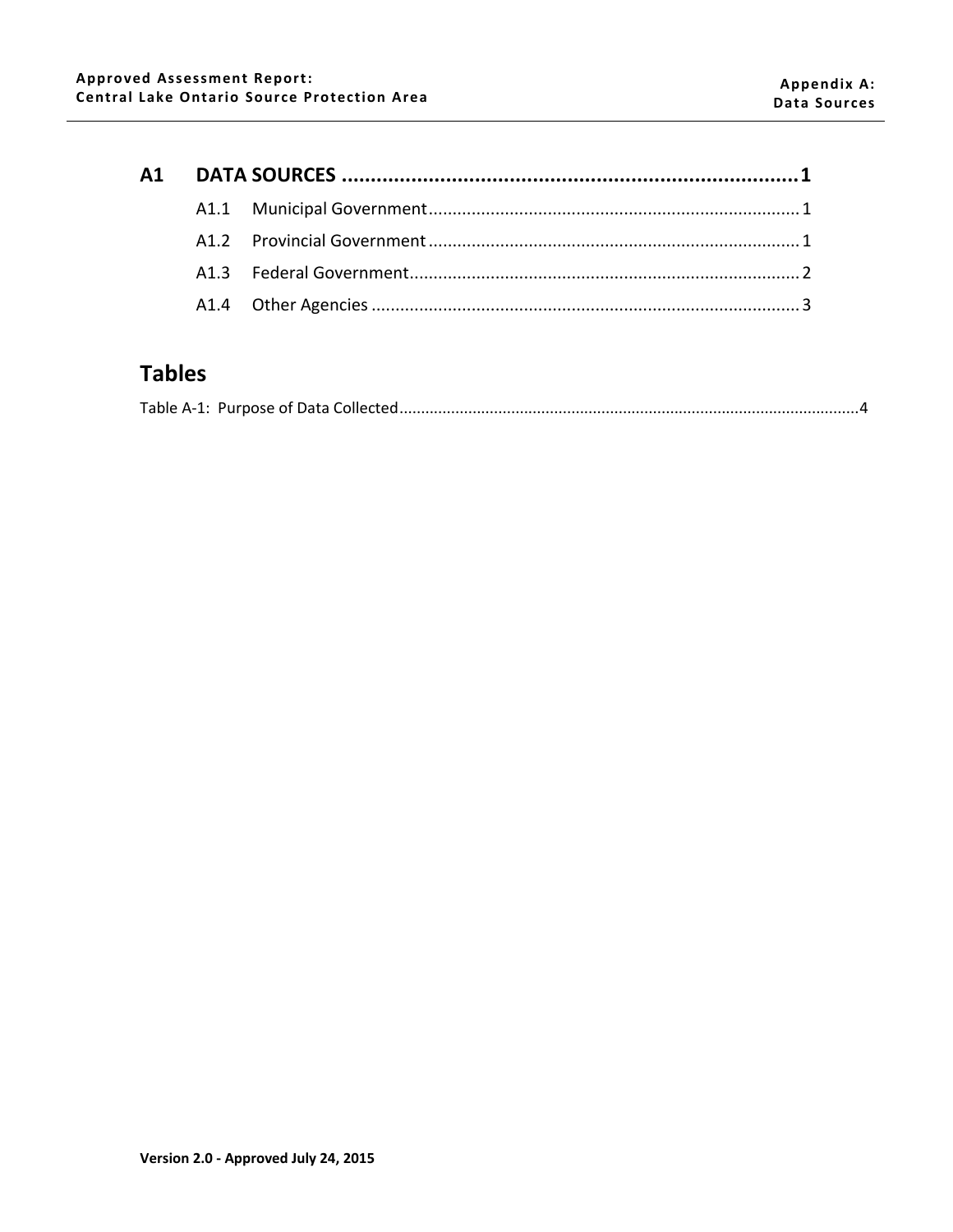# <span id="page-1-0"></span>**A1 DATA SOURCES**

Over the years, a number of agencies associated with Central Lake Ontario Conservation Authority (CLOCA), and municipal, provincial, federal, and other agencies have collected and assessed data regarding ecosystem health and function. This report was developed based on a number of these data sources, including those obtained sources named below. The data was used for purposes described in **Table A-1.**

## <span id="page-1-1"></span>**A1.1 Municipal Government**

CLOCA's municipal partners and Durham's Agricultural Advisory Committee are involved in the SWP initiative. These include:

- Regional Monitoring Program (includes PGMN and PWQMN components);
- Coastal Wetlands Monitoring Database;
- Aquatic Resource Monitoring Program (ARMP);
- Oak Ridges Moraine Groundwater Program Database;
- Field collection data (i.e., Terrestrial Natural Heritage, aquatic), and internal GIS system;
- Municipal Land use parcel fabric; and
- Water quality assessments.

## <span id="page-1-2"></span>**A1.2 Provincial Government**

Provincial agencies and programs that contribute directly to the SWP initiative or that will be involved in various levels of consultation with the CTC and CLOSPA include:

- Ministry of the Environment, Ontario Ministry of the Environment and Climate Change (MOECC), Ontario Ministry of Environment and Parks (MECP);
- Water Well Information System (WWIS);
- Permit to Take Water Database (PTTW);
- Provincial Groundwater Monitoring Network (PGMN);
- Provincial Water Quality Monitoring Network (PWQMN);
- Drinking Water Surveillance Program (DWSP);
- Waste Disposal Inventory (Landfills);
- Ontario Benthos Biomonitoring Network (OBBN);
- Ontario Ministry of Natural Resources and Forestry (MNRF);
- Digital Elevation Model;
- Natural Heritage Information Centre (NHIC);
- Aggregate Resource Inventory Maps (ARI);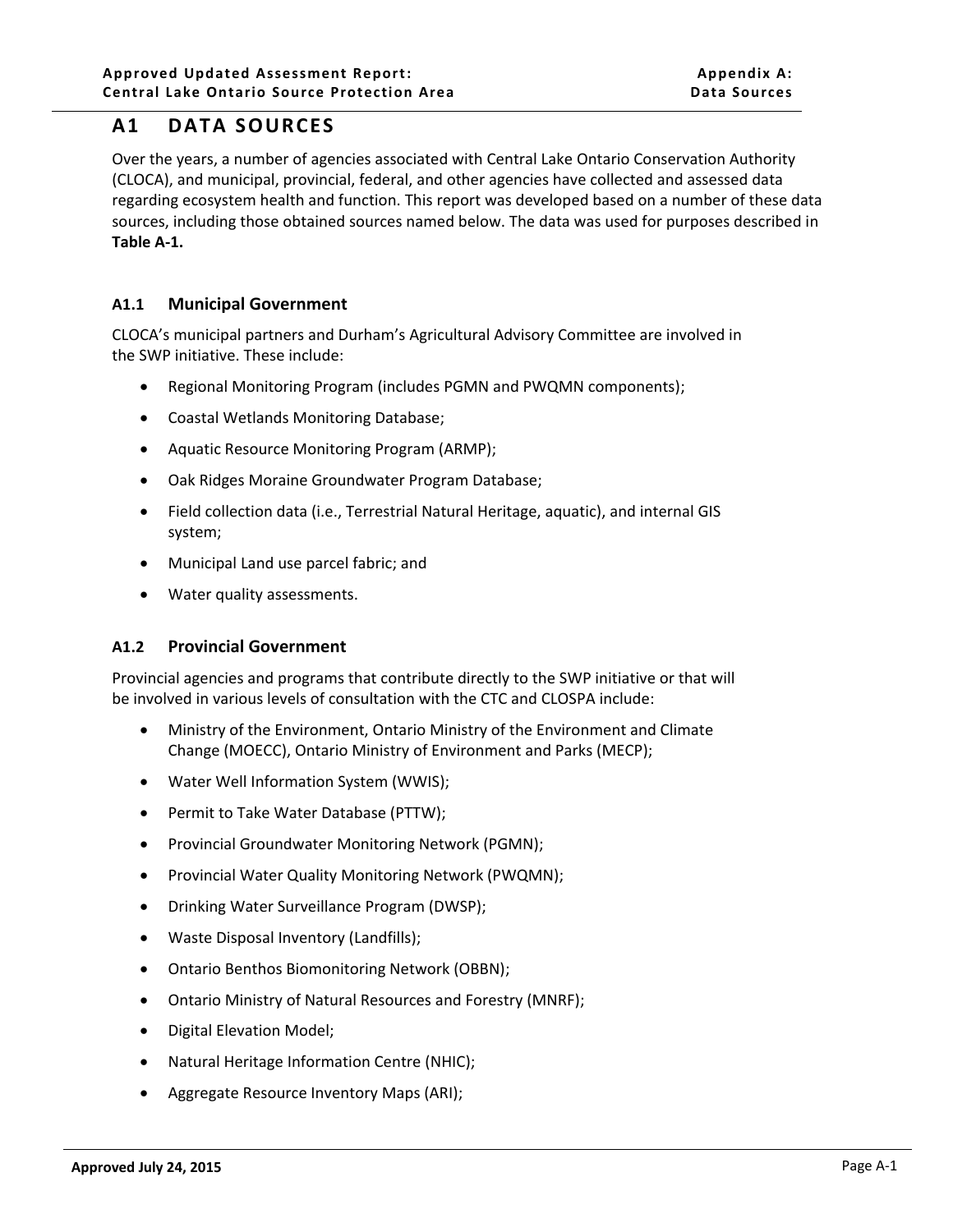- Evaluated Wetlands;
- Environment Canada;
- Canadian Land Use Monitoring Program (CLUMP);
- Natural Resources and Values Information (NRVIS);
- Southern Ontario Land Resources (SOLRIS);
- Environmentally Sensitive Areas (ESA);
- Parcel Assessment Data (MPAC);
- Aquatic Resources Areas (ARA);
- Water Resources Information Program (WRIP);
- Ontario Geological Survey (OGS);
- Surficial Geologic Interpretation;
- Ontario Ministry of Northern Development, and Mines (MNDM),
- Petroleum, Oil Surface and Aggregates;
- Ontario Ministry of Agriculture, Food and Rural Affairs (OMAFRA);
- Canada Soils Information System (CANSIS);
- Ontario Ministry of Municipal Affairs and Housing (OMMAH); and
- Conservation Ontario (CO) and neighbouring Conservation Authorities.
	- Toronto and Region Conservation Authority (TRCA),
	- Lakes Simcoe Region Conservation Authority (LSRCA),
	- Kawartha Region Conservation Authority (KRCA),
	- Otonabee Region Conservation Authority (ORCA), and
	- Ganaraska Region Conservation Authority (GRCA).

#### <span id="page-2-0"></span>**A1.3 Federal Government**

Federal agencies that have been or will be involved in the SWP initiative include:

- Statistic Canada;
- Census of Agriculture and Population;
- Geological Survey of Canada (GSC);
- Surface and Subsurface Geologic Interpretation for Southern Ontario;
- Environment Canada;
- Water Survey of Canada; and
- Department of Fisheries and Oceans.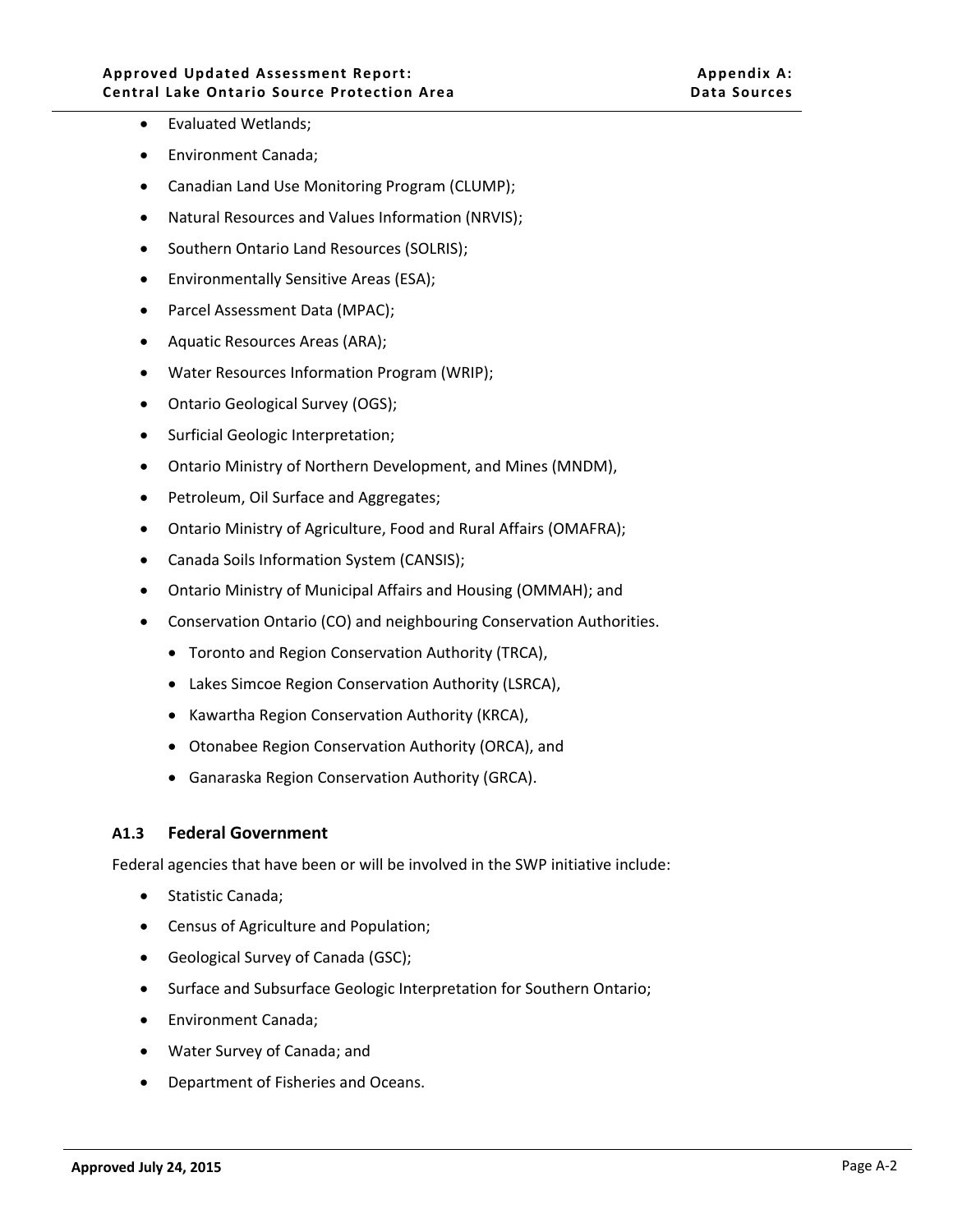#### <span id="page-3-0"></span>**A1.4 Other Agencies**

The CLOSPA Assessment Report benefits from work completed through the CAMC-YPDT initiative and other data sources, including:

- Oak Ridges Moraine Groundwater Program (ORMGP);
- Ontario Water Treatment Plants (WTP);
- Ontario Sewage Treatment Plants (STP);
- Ontario Road Network (ORN);
- Ontario Land Information (LIO);
- Ontario Geospatial Data Exchange (OGDE);
- Atmospheric Environment Service (AES); and
- Community Development Council Durham (CDCD).

The data was used for purposes described in **[Table A-1.](#page-4-0)**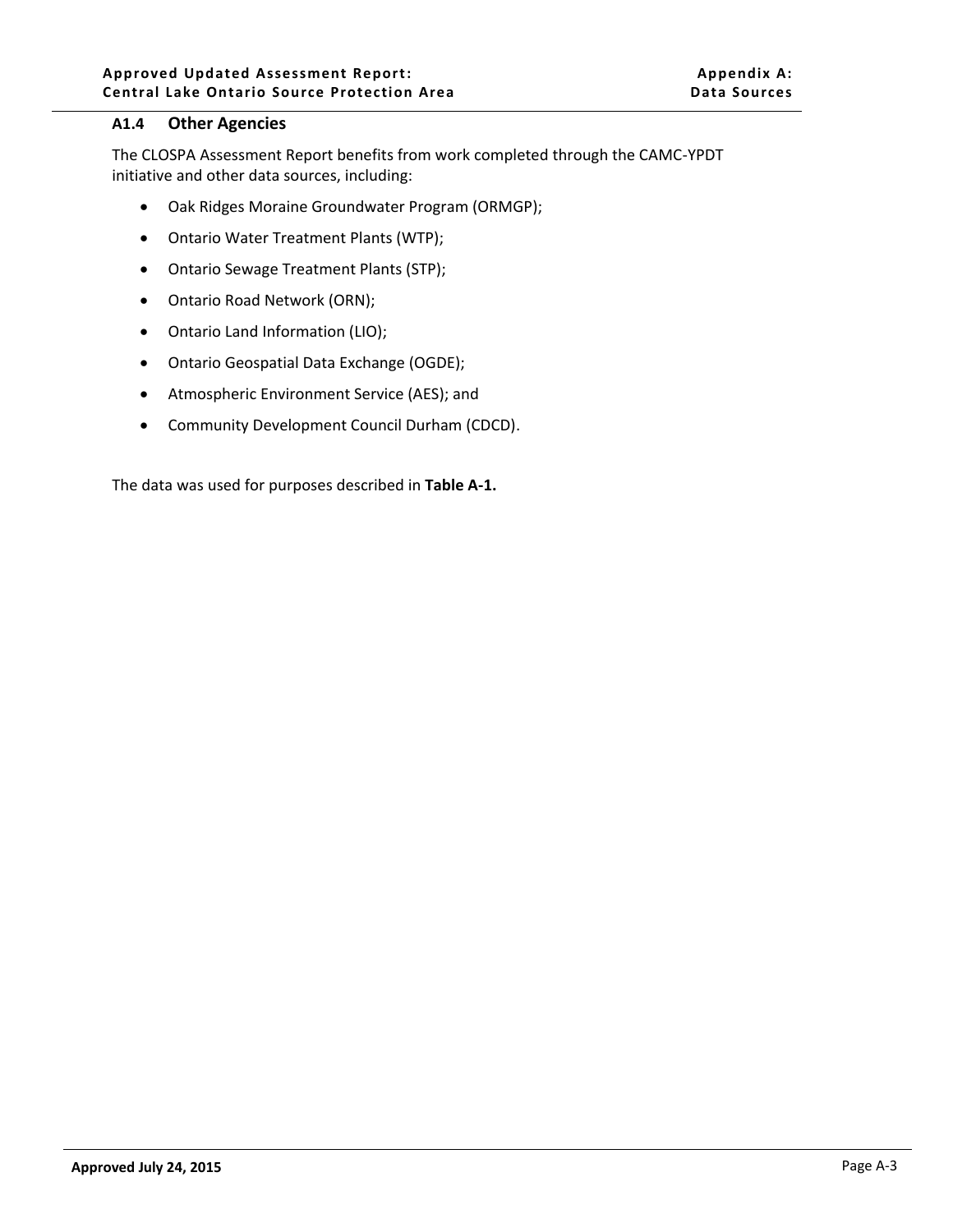#### **Table A-1: Purpose of Data Collected**

<span id="page-4-0"></span>

| Purpose                       |                                                                                                                                                           |                                                                                                                                                                                                                                                     |                                                                                                          |                                                                                                        | <b>Boundaries</b>                                                    |                                                                                                                                                                                     |                                                                                          |                                                                                                          |                                                                                            |
|-------------------------------|-----------------------------------------------------------------------------------------------------------------------------------------------------------|-----------------------------------------------------------------------------------------------------------------------------------------------------------------------------------------------------------------------------------------------------|----------------------------------------------------------------------------------------------------------|--------------------------------------------------------------------------------------------------------|----------------------------------------------------------------------|-------------------------------------------------------------------------------------------------------------------------------------------------------------------------------------|------------------------------------------------------------------------------------------|----------------------------------------------------------------------------------------------------------|--------------------------------------------------------------------------------------------|
| Data Sets                     | <b>Water Resources</b><br><b>Information</b><br>Program (WRIP)                                                                                            | <b>Land Ownership</b>                                                                                                                                                                                                                               | Watershed,<br>Quaternary                                                                                 | <b>Municipal Boundary</b>                                                                              | <b>Provincial Digital</b><br><b>Elevation Model</b><br>(DEM) - Tiled | <b>Provincial DEM - Tiled</b><br>(Version 2)                                                                                                                                        | Ortho/DTM DEM                                                                            | <b>Local DEM</b><br>(Municipalities -<br>Orthos)                                                         | <b>River Cross Sections</b>                                                                |
| <b>Short Data Description</b> | <b>Identifies the</b><br>associated<br>Conservation<br><b>Authorities working</b><br>cooperatively on<br><b>Source Water</b><br>Protection<br>objectives. | <b>Identifies</b><br>ownership and<br>general use of the<br>land. It includes<br>crown land, private<br>land, and federal<br>land (e.g., Indian<br>Reserves). Indian<br><b>Reserves and other</b><br>federal lands were<br>derived from the<br>OBM. | A fourth level<br>drainage area. They following municipal<br>are subdivisions of<br>tertiary watersheds. | <b>Extents of the</b><br>units: 1) Upper Tier<br>Municipality, 2)<br><b>Lower Tier</b><br>Municipality | A DEM raster data<br>set that covers the<br>province of Ontario.     | <b>DEM that provides</b><br>greater elevation<br>information where<br><b>Digital Terrain Models</b><br>(DTM), SPOT heights,<br>and constant lake<br>elevations are<br>incorporated. | A DEM generated<br>from the 2002<br>orthophotography<br>project for Southern<br>Ontario. | <b>DEM</b> products<br>developed<br>independently of<br>federal/provincial<br>government<br>initiatives. | <b>Cross section data</b><br>that includes depth<br>and position of<br>rivers and streams. |
| Purpose                       |                                                                                                                                                           |                                                                                                                                                                                                                                                     |                                                                                                          | <b>Soils &amp; Geology</b>                                                                             |                                                                      |                                                                                                                                                                                     |                                                                                          | <b>Census</b>                                                                                            |                                                                                            |
| Data Sets                     | <b>ELC Aggregate</b><br><b>Extraction</b>                                                                                                                 | <b>CANSIS - Ontario</b><br><b>Soil Surveys</b>                                                                                                                                                                                                      |                                                                                                          |                                                                                                        | <b>Geological Survey of Canada (GSC)</b>                             |                                                                                                                                                                                     | Physiography of                                                                          | <b>Census of Agriculture</b>                                                                             | <b>Census of</b><br>Population                                                             |
|                               |                                                                                                                                                           |                                                                                                                                                                                                                                                     |                                                                                                          |                                                                                                        |                                                                      |                                                                                                                                                                                     | <b>Southern Ontario</b>                                                                  |                                                                                                          |                                                                                            |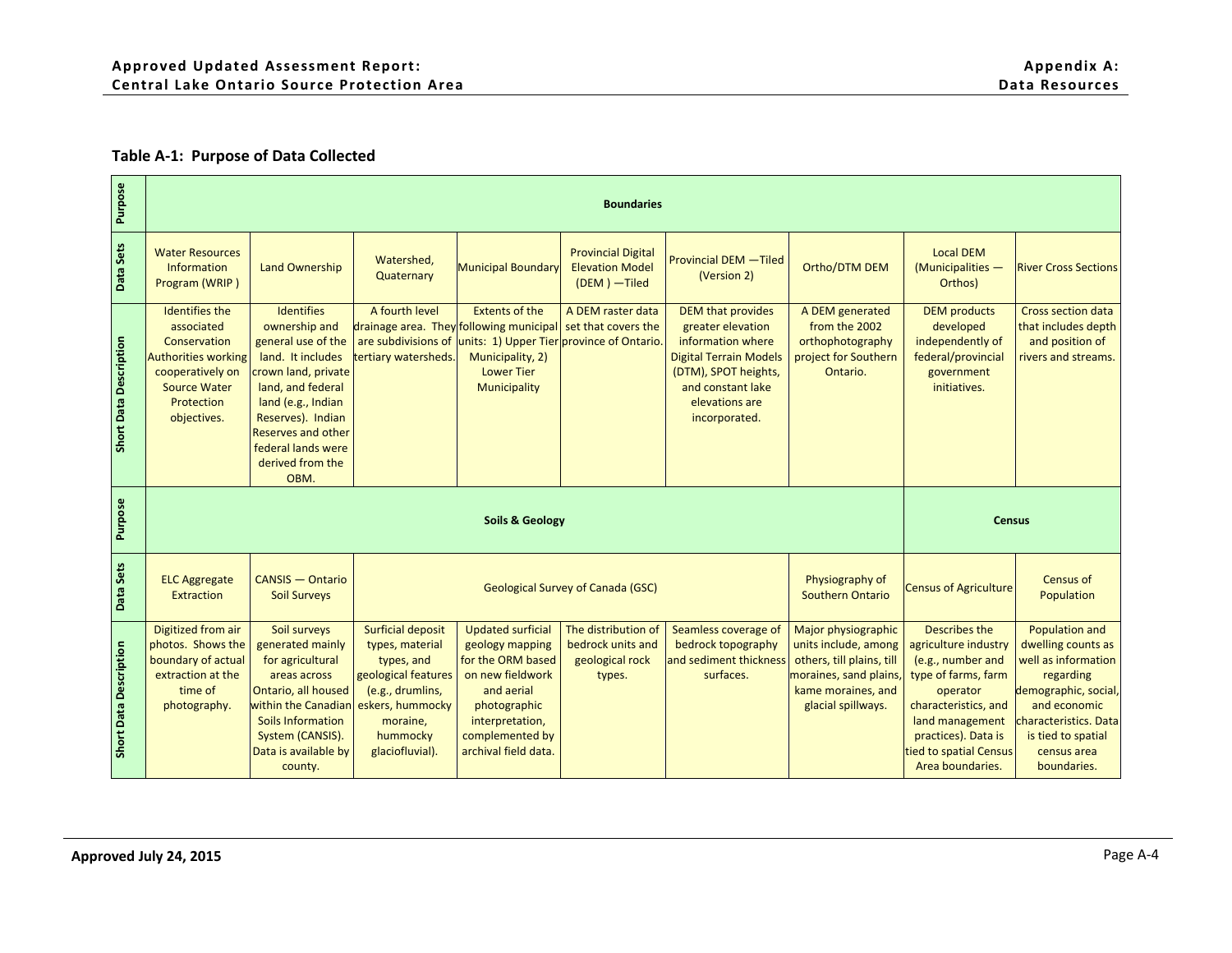| Southern<br><b>Ontario Land</b><br>Evaluated<br><b>Ecological Land</b><br><b>Coastal Wetland</b><br>Environmentally<br><b>Areas of Natural</b><br>Wetland<br><b>Water Polygon</b><br><b>Oak Ridges Moraine</b><br><b>Significant Natural</b><br>Resource<br><b>Classification (ELC)</b><br><b>Sensitive Areas</b><br>and Scientific<br>Monitoring<br>- Wetlands<br>(Supplemented by<br>Segment<br>Areas<br>Information<br><b>Database</b><br><b>Community Series</b><br>(ESA)<br><b>Interest (ANSI)</b><br><b>Wetland Unit)</b><br>System<br>(SOLRIS)<br><b>ELC</b> mapping<br><b>SOLRIS is ELC</b><br>Lands that are<br><b>Wetlands will</b><br>A dataset of all<br>Identifies an area<br><b>Various biological</b><br><b>ANSIs represent</b><br><b>Monitoring water</b><br>developed by local<br>mapping to the<br>seasonally or<br>quality, level, and<br>exist in Water<br>wetlands within a<br>with values that are<br>inventories have<br>lands and waters<br>municipalities or<br>community<br>permanently<br>ecology<br><b>Polygon Segment</b><br>2km buffer of the<br>of local interest and<br>been undertaken<br>that contain<br>conservation<br>series /<br>flooded by<br>(GUTs 1802/1803)<br><b>ORM Boundary.</b><br>may be designated<br>by Conservation<br>important natural<br>authorities.<br>shallow water or<br>that have not<br>and managed by a<br>Authorities. Often<br>landscapes or<br>community<br>class level<br>are close to the<br>been evaluated<br>municipality.<br>these involve air<br>features that are<br>based on<br>water table<br>through the<br>important for<br>photo<br>remotely<br>surface and have<br><b>Southern Ontario</b><br>interpretation and<br>natural heritage,<br>been evaluated<br>Wetland<br>field inventories.<br>sensed imagery<br>protection,<br>and air photo under the Ontario<br>Evaluation<br>appreciation,<br>process, therefore<br>interpretation.<br>Wetland<br>scientific study, or<br>Evaluation<br>are unevaluated<br>education.<br>process. Wetland<br>wetlands. | <b>Zoning By-Law</b><br>(Muni/City)<br>Created on<br>paper maps of<br>various scales<br>depending on<br>municipality.<br><b>Sometimes</b><br>digitized<br>depending on<br>sophistication of<br>municipality.<br>units are the<br>geospatial<br>component and<br>contain the basic<br>classification (i.e.<br>marsh, bog, fen,<br>or swamp). | Purpose                |  |  | <b>Land Cover</b> |  |  |
|-------------------------------------------------------------------------------------------------------------------------------------------------------------------------------------------------------------------------------------------------------------------------------------------------------------------------------------------------------------------------------------------------------------------------------------------------------------------------------------------------------------------------------------------------------------------------------------------------------------------------------------------------------------------------------------------------------------------------------------------------------------------------------------------------------------------------------------------------------------------------------------------------------------------------------------------------------------------------------------------------------------------------------------------------------------------------------------------------------------------------------------------------------------------------------------------------------------------------------------------------------------------------------------------------------------------------------------------------------------------------------------------------------------------------------------------------------------------------------------------------------------------------------------------------------------------------------------------------------------------------------------------------------------------------------------------------------------------------------------------------------------------------------------------------------------------------------------------------------------------------------------------------------------------------------------------------------------------------------------------------------------------------------------|---------------------------------------------------------------------------------------------------------------------------------------------------------------------------------------------------------------------------------------------------------------------------------------------------------------------------------------------|------------------------|--|--|-------------------|--|--|
|                                                                                                                                                                                                                                                                                                                                                                                                                                                                                                                                                                                                                                                                                                                                                                                                                                                                                                                                                                                                                                                                                                                                                                                                                                                                                                                                                                                                                                                                                                                                                                                                                                                                                                                                                                                                                                                                                                                                                                                                                                     |                                                                                                                                                                                                                                                                                                                                             | Data Sets              |  |  |                   |  |  |
|                                                                                                                                                                                                                                                                                                                                                                                                                                                                                                                                                                                                                                                                                                                                                                                                                                                                                                                                                                                                                                                                                                                                                                                                                                                                                                                                                                                                                                                                                                                                                                                                                                                                                                                                                                                                                                                                                                                                                                                                                                     |                                                                                                                                                                                                                                                                                                                                             | Short Data Description |  |  |                   |  |  |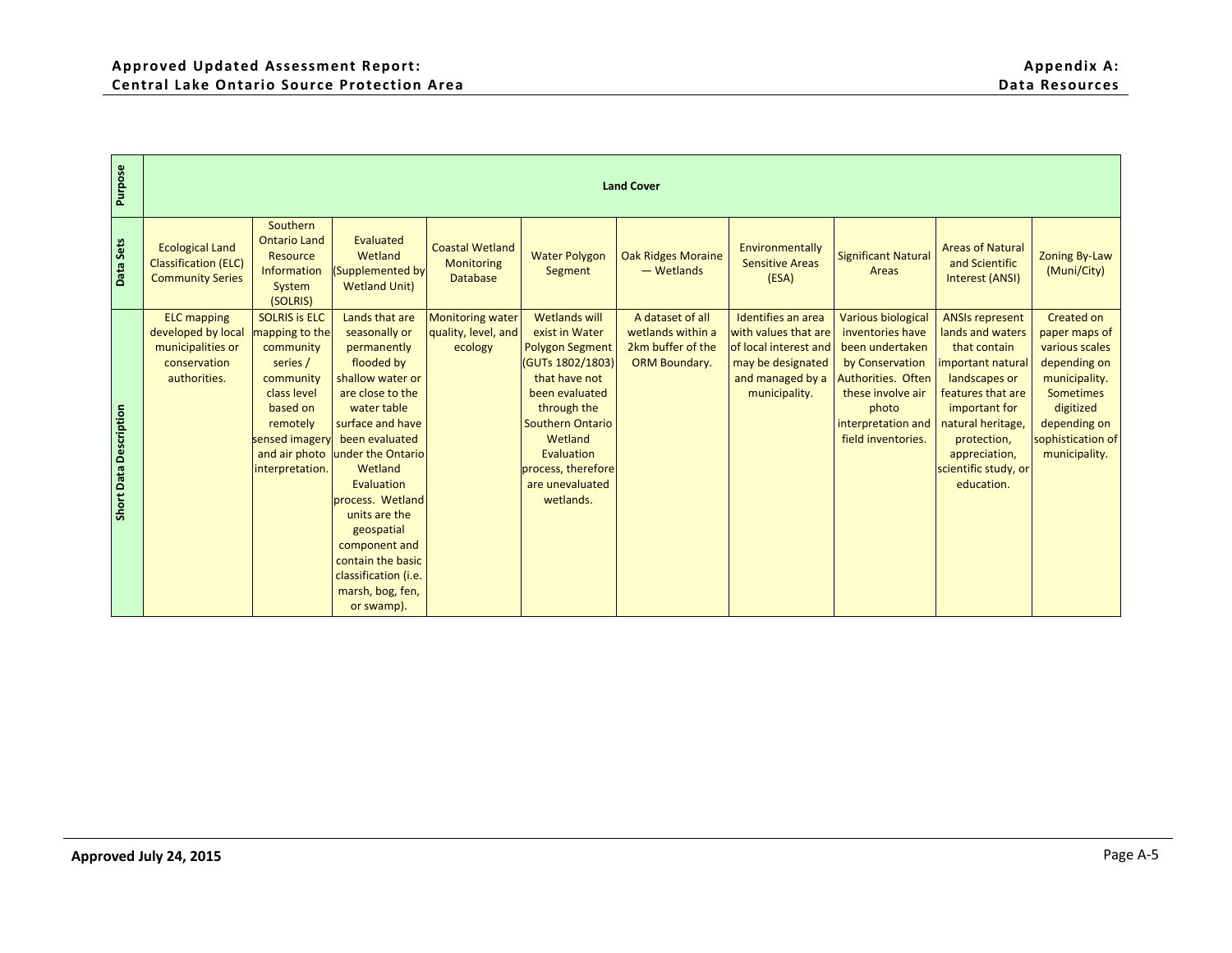|                        |                                                                                                                                                                                                                                                                      | <b>Land Cover</b>                                                                                                                                                                  |                                                                                                                           |                                                                                                                                                                                                    |                                                                                                                                                                                                                                                                                                                                                   | <b>Hydrography &amp; Drainage</b>                                                                                                                                                                                                                                             |                                                                                                                          |                                                                                                         | <b>Groundwater Levels</b>                                                                                                |                                                                                                                                                                                         |
|------------------------|----------------------------------------------------------------------------------------------------------------------------------------------------------------------------------------------------------------------------------------------------------------------|------------------------------------------------------------------------------------------------------------------------------------------------------------------------------------|---------------------------------------------------------------------------------------------------------------------------|----------------------------------------------------------------------------------------------------------------------------------------------------------------------------------------------------|---------------------------------------------------------------------------------------------------------------------------------------------------------------------------------------------------------------------------------------------------------------------------------------------------------------------------------------------------|-------------------------------------------------------------------------------------------------------------------------------------------------------------------------------------------------------------------------------------------------------------------------------|--------------------------------------------------------------------------------------------------------------------------|---------------------------------------------------------------------------------------------------------|--------------------------------------------------------------------------------------------------------------------------|-----------------------------------------------------------------------------------------------------------------------------------------------------------------------------------------|
| Data Sets              | <b>Municipal Parcel</b><br><b>Assessment Data</b><br>(MPAC)                                                                                                                                                                                                          | <b>Canada Land</b><br>Inventory (CLI) -<br><b>NRCan</b>                                                                                                                            | Land Information<br>Ontario (LIO)                                                                                         | <b>Official Plan</b><br>(Future)                                                                                                                                                                   | <b>Waterbody Note:</b><br>must be<br>supplemented by<br><b>Water Polygon</b><br><b>Segment and Water</b><br>Line Segment)                                                                                                                                                                                                                         | <b>Water Virtual Flow</b>                                                                                                                                                                                                                                                     | <b>Tile Drains</b>                                                                                                       | <b>Municipal Drains</b>                                                                                 | Provincial<br>Groundwater<br><b>Monitoring</b><br><b>Network (PGMN)</b>                                                  | Groundwater<br><b>Elevation (GW</b><br>Studies)                                                                                                                                         |
| Short Data Description | Assessment data<br>collected for<br>individual parcels<br>that describe the<br>property type and<br>multiple<br>structures located<br>on the parcel.<br>Data can only be<br>purchased<br>through MPAC or<br>obtained in<br>partnership<br>through<br>municipalities. | Contains land use<br>(1966-88) & land<br>capability for<br>agriculture,<br>forestry,<br>recreation,<br>ungulates,<br>waterfowl, sport<br>fish, etc. up to 14<br>classes (1968-90). | Types of land units,<br>soils, prime, and<br>classifications<br>developed from soil<br>types and landscape<br>conditions. | Land use<br>designations<br>that provide<br>information on<br>the future<br>development<br>scenario.<br><b>Sometimes</b><br>digitized<br>depending on<br>the<br>sophistication<br>of municipality. | Waterbody is a<br>collection of one or<br>more waterbody<br>segments. If an<br>official name exists<br>for a waterbody, it<br>will be recorded on<br>the consolidation, not<br>on each individual<br>segment. Water line<br>polygon segments are<br>the geospatial<br>components of a<br>waterbody (OBM<br>source with some<br>district updates). | Identifies bodies of<br>water, such as rivers<br>or streams, and is<br>stored in a network<br>format. Virtual<br>segments<br>incorporated to<br>establish directional<br>flow through water<br>features, Water<br>segments and water Resources Information<br>Program (WRIP). | <b>Spatial location of</b><br>tile drains. Tile<br>drains are matched<br>to lots and<br>concessions<br>(cadastral data). | Digitized from the<br>old OMAF paper<br>maps, this coverage<br>is not updated and<br>may be incomplete. | A monitoring<br>network that<br>provides data on<br>groundwater level<br>and groundwater<br>quality for the<br>province. | A groundwater<br>elevation map is<br>developed by<br>collecting<br>numerous<br>measurements of<br>the static water<br>level in an aquifer<br>and interpolating<br>these data<br>points. |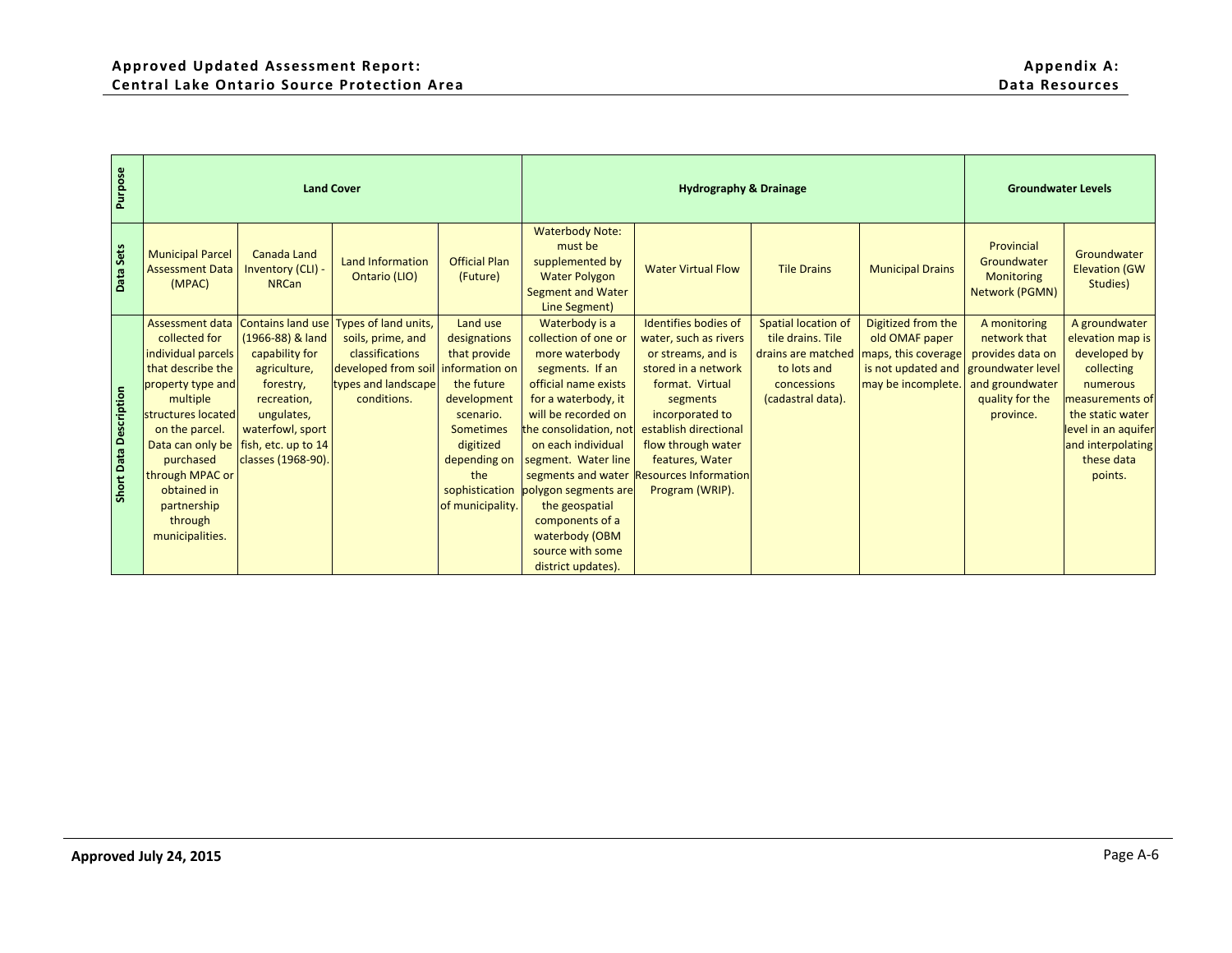| Purpose                |                                                                                             | Climate                                                                                      |                                                                                                           | <b>Water Withdrawals</b>                                                                          |                                                                                                                         |                                                                             |                                                                                                 | Infrastructure - Water                                                                                              |                                                                      |                                                                                                                                           |
|------------------------|---------------------------------------------------------------------------------------------|----------------------------------------------------------------------------------------------|-----------------------------------------------------------------------------------------------------------|---------------------------------------------------------------------------------------------------|-------------------------------------------------------------------------------------------------------------------------|-----------------------------------------------------------------------------|-------------------------------------------------------------------------------------------------|---------------------------------------------------------------------------------------------------------------------|----------------------------------------------------------------------|-------------------------------------------------------------------------------------------------------------------------------------------|
| Data Sets              | <b>CA Gauge Stations</b>                                                                    | Atmospheric<br>Environment<br>Service (AES)                                                  | <b>Permit To Take</b><br>Water (PTTW) -<br>C of A Database                                                | <b>Water Well</b><br>Information<br>System (WWIS)                                                 | <b>Water Well</b><br>Information<br>System (WWIS) -<br>Improved                                                         | <b>Storm Sewers and/or</b><br><b>Combined Sewers and</b><br><b>Outflows</b> | <b>Ontario Water</b><br><b>Treatment Plants</b><br>(WTP)                                        | <b>Ontario Sewage</b><br><b>Treatment Plants</b><br>(STP)                                                           | <b>Water Structure</b>                                               | Dam                                                                                                                                       |
| Short Data Description | Meteorological<br>local municipalities possible weather-<br>or conservation<br>authorities. | <b>Provides forecasts</b><br>data collected by and/or warnings of<br>related<br>emergencies. | <b>Permitted water</b><br>takings (> 50,000<br>litres/day) from<br>surface and<br>groundwater<br>sources. | Georeferenced<br>wells, including<br>groundwater<br>wells, test wells,<br>and abandoned<br>wells. | New and previous<br>spatial and tabular<br>database<br>improvements are<br>being incorporated<br>into the WWIS<br>data. | <b>Conduits for</b><br>stormwater within<br>municipally serviced<br>areas.  | Location of WTPs in<br>Ontario based on a<br>compilation of 1997<br>and 2000 MOECC<br>datasets. | Location of STPs in<br>Ontario based on a structures inside a<br>compilation of 1997<br>and 2000 MOECC<br>datasets. | Man-made<br>waterbody.<br>Minimal<br>descriptive detail<br>provided. | Man-made<br>structures inside<br>a waterbody<br>under MNRF<br>jurisdiction.<br>Includes<br>structures not<br>found in water<br>structure. |
|                        |                                                                                             |                                                                                              |                                                                                                           |                                                                                                   |                                                                                                                         |                                                                             |                                                                                                 |                                                                                                                     |                                                                      |                                                                                                                                           |
|                        |                                                                                             |                                                                                              |                                                                                                           |                                                                                                   |                                                                                                                         |                                                                             |                                                                                                 |                                                                                                                     |                                                                      |                                                                                                                                           |
|                        |                                                                                             |                                                                                              |                                                                                                           |                                                                                                   |                                                                                                                         |                                                                             |                                                                                                 |                                                                                                                     |                                                                      |                                                                                                                                           |
|                        |                                                                                             |                                                                                              |                                                                                                           |                                                                                                   |                                                                                                                         |                                                                             |                                                                                                 |                                                                                                                     |                                                                      |                                                                                                                                           |
|                        |                                                                                             |                                                                                              |                                                                                                           |                                                                                                   |                                                                                                                         |                                                                             |                                                                                                 |                                                                                                                     |                                                                      |                                                                                                                                           |
|                        | Approved July 24, 2015                                                                      |                                                                                              |                                                                                                           |                                                                                                   |                                                                                                                         |                                                                             |                                                                                                 |                                                                                                                     |                                                                      | Page A-7                                                                                                                                  |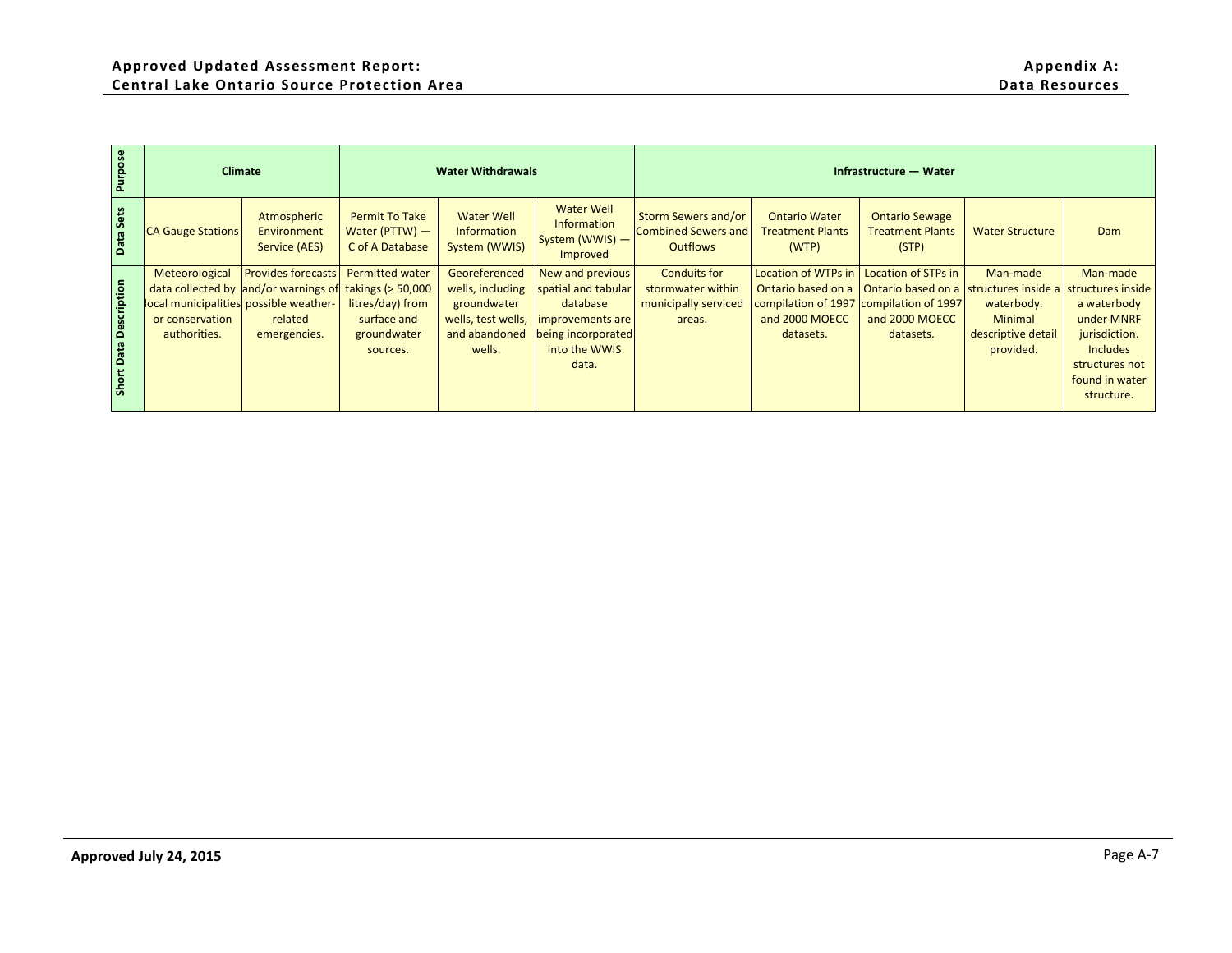| Provincial<br>Provincial<br>Provincial<br><b>Water Well</b><br>Microbiological<br><b>Provincial Water</b><br><b>Ontario Benthic</b><br><b>Water Quality</b><br>Groundwater<br><b>CA Water</b><br><b>OMAF Water</b><br><b>Site Scale</b><br><b>Local CA</b><br>Groundwater<br>Information<br><b>Sampling &amp;</b><br><b>Quality Monitoring</b><br>Biomonitoring<br><b>Monitoring</b><br>Quality<br><b>Monitoring</b><br><b>Quality Study</b><br><b>Monitoring</b><br>Monitoring<br>Sampling<br>Network (PWQMN)<br>System (WWIS)<br>Analysis<br>Network<br><b>Monitoring</b><br>Network (OBBN)<br><b>Network</b><br>Network (PGMN)<br>(PWQMN)<br>(PGMN)<br>Georeferenced<br>Varies according<br>For health-<br>Generally, bottle<br><b>Water quality</b><br>Monitors the state of<br><b>Water quality</b><br><b>CA collects</b><br>A monitoring<br>Local water<br>Designed to<br>network that<br>related water<br>sample collections<br>wells, including<br>to terms of<br>testing through<br>samples and organisms living in or<br>sample<br>provide good<br>water samples<br>accredited<br>field/lab<br>provides data on<br>groundwater<br>reference for the quality incidents<br>that are undertaken<br>on the bottom of<br>collections<br>quality data<br>and conducts<br>groundwater<br>contaminated<br>that involve<br>across the province<br>waterbodies.<br>some field and<br>wells, test wells,<br>laboratories.<br>tests.<br>undertaken<br>(current and<br>level and<br>and abandoned site studies (e.g.,<br>microbiological<br>Varies on a site-<br>at approximately<br>across the<br>historical) on<br>lab tests. |
|------------------------------------------------------------------------------------------------------------------------------------------------------------------------------------------------------------------------------------------------------------------------------------------------------------------------------------------------------------------------------------------------------------------------------------------------------------------------------------------------------------------------------------------------------------------------------------------------------------------------------------------------------------------------------------------------------------------------------------------------------------------------------------------------------------------------------------------------------------------------------------------------------------------------------------------------------------------------------------------------------------------------------------------------------------------------------------------------------------------------------------------------------------------------------------------------------------------------------------------------------------------------------------------------------------------------------------------------------------------------------------------------------------------------------------------------------------------------------------------------------------------------------------------------------------------------------------------------------------------------------|
|                                                                                                                                                                                                                                                                                                                                                                                                                                                                                                                                                                                                                                                                                                                                                                                                                                                                                                                                                                                                                                                                                                                                                                                                                                                                                                                                                                                                                                                                                                                                                                                                                              |
| wells. New and<br>two hundred sites.<br>groundwater<br>municipal<br>detections.<br>to-site basis.<br>province at<br>geological/<br>Samples are<br>landfills,<br>quality for the<br>previous spatial<br><b>Generally test</b><br>Available in hard<br>approximately<br>stratigraphic<br>sent to an<br>and tabular<br>petroleum sites, samples brought<br>two hundred<br>accredited<br>province.<br>copy only.<br>groundwater<br>database.<br>and gas<br>in by the public<br>sites.<br>level and<br>laboratory for<br>stations).<br>from private<br>additional<br>groundwater<br>wells.<br>quality for the<br>testing.<br>province.                                                                                                                                                                                                                                                                                                                                                                                                                                                                                                                                                                                                                                                                                                                                                                                                                                                                                                                                                                                            |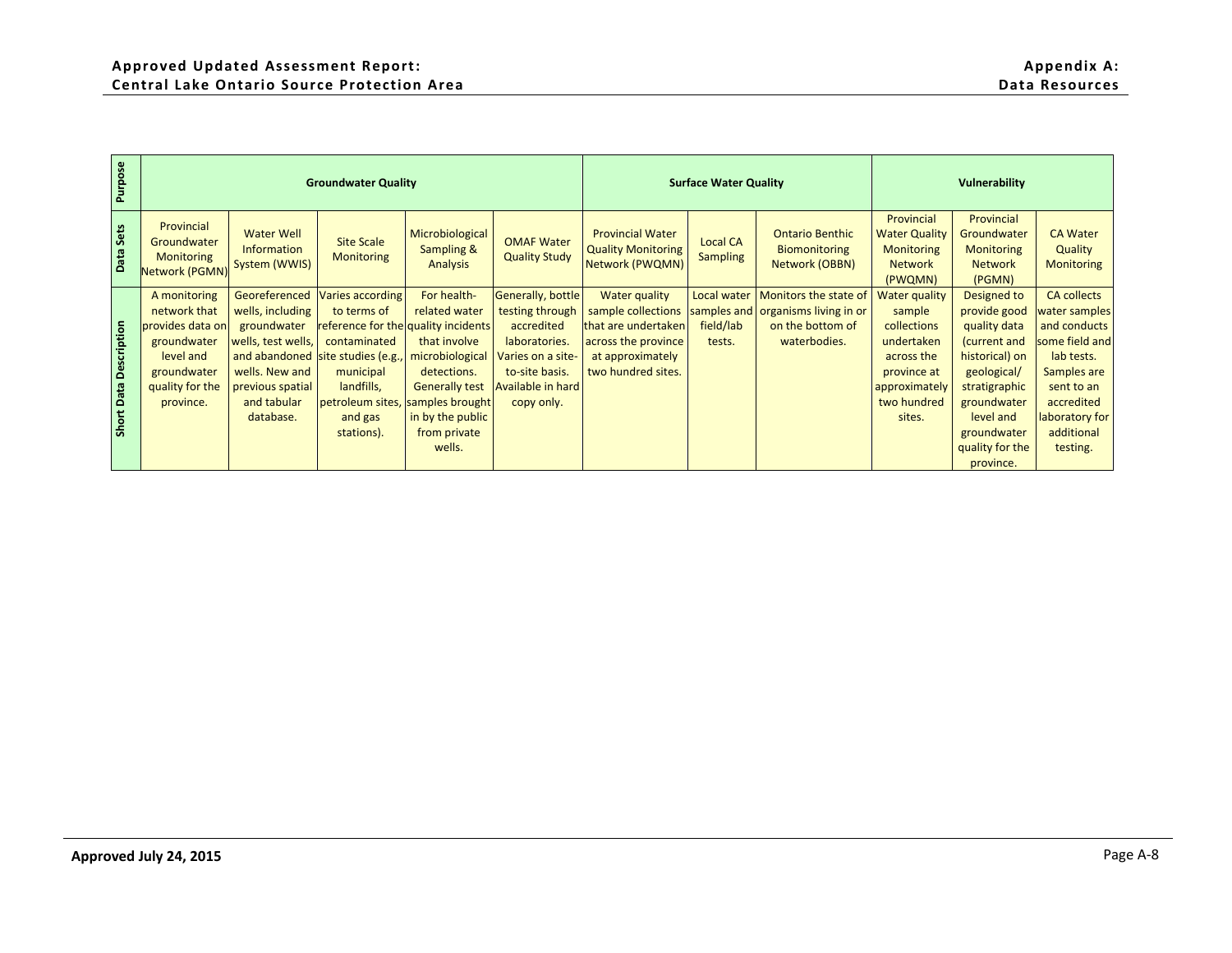| 3-D Mapping for<br>Water Survey of<br>Potential Springs in the<br><b>Water Survey</b><br><b>Aquifer Distribution</b><br><b>CA Mapped Aquifer</b><br><b>Water Well</b><br><b>Historical</b><br>of Canada<br><b>Baseflow</b><br><b>Enhanced Flow Direction</b><br>ORM, Southern Ontario<br><b>CA Gauge</b><br>Canada<br>Recharge/Discharge<br>and Thickness<br>Information<br><b>Stream</b><br>(WSC)/HYDAT -<br>(WSC)/HYDAT<br>(CAs/Private)<br>from Aerial<br><b>Stations</b><br>(EFDIR)<br>(Kitchener-Waterloo,<br>System (WWIS)<br>Areas<br><b>Mapping</b><br>daily<br>$-$ hourly<br>Thermography<br>Oro Moraine area)<br>A flow-corrected flow<br>Georeferenced<br>Historical<br>Daily measures of<br>Hourly<br>The collection of<br>Data extracted from<br>Gauge data<br>Captured by<br>Recharge areas are<br>stored in a<br>river flow and<br>measures of<br>direction grid based on<br>wells, including<br>various<br>where precipitation<br>numerous<br>stream mapping<br>thermal infrared images<br>records of<br>river flow and<br>methodologies<br>variety of<br>mapped hydrography<br>readily infiltrates an measurements of the<br>completed by<br>showing a contrast in<br>groundwater<br>lake/river levels.<br>based on the Provincial<br>aquifer. Discharge<br>surface temperatures.<br>formats<br>records of<br>depending on<br>aquifer thickness,<br>wells, test wells,<br>the<br>lake/river<br>authority (e.g.<br>DEM. A fundamental<br>which is then<br>Warm areas on the<br>depending on<br>areas are where<br>and abandoned CA/municipality.<br>Panel Method,<br>dataset for ArcHydro and<br>thermal image coincide<br>the<br>levels.<br>groundwater is<br>interpolated.<br>wells. New and<br>Data exists in | Purpose                |              | <b>Streamflow</b> |                        |             |                 | Groundwater |                          |
|----------------------------------------------------------------------------------------------------------------------------------------------------------------------------------------------------------------------------------------------------------------------------------------------------------------------------------------------------------------------------------------------------------------------------------------------------------------------------------------------------------------------------------------------------------------------------------------------------------------------------------------------------------------------------------------------------------------------------------------------------------------------------------------------------------------------------------------------------------------------------------------------------------------------------------------------------------------------------------------------------------------------------------------------------------------------------------------------------------------------------------------------------------------------------------------------------------------------------------------------------------------------------------------------------------------------------------------------------------------------------------------------------------------------------------------------------------------------------------------------------------------------------------------------------------------------------------------------------------------------------------------------------------------------------------------------------------------------------------|------------------------|--------------|-------------------|------------------------|-------------|-----------------|-------------|--------------------------|
|                                                                                                                                                                                                                                                                                                                                                                                                                                                                                                                                                                                                                                                                                                                                                                                                                                                                                                                                                                                                                                                                                                                                                                                                                                                                                                                                                                                                                                                                                                                                                                                                                                                                                                                                  | Data Sets              |              |                   |                        |             |                 |             |                          |
| previous spatial varying formats.<br>or Bucket<br>surface.<br>and may indicate<br>authority.<br>recommended dataset<br>and tabular<br>Method).<br>significant groundwater<br>for Source Water<br>database<br>discharge locations.<br>Protection.                                                                                                                                                                                                                                                                                                                                                                                                                                                                                                                                                                                                                                                                                                                                                                                                                                                                                                                                                                                                                                                                                                                                                                                                                                                                                                                                                                                                                                                                                 | Short Data Description | conservation |                   | <b>Culvert Method,</b> | therefore a | released to the |             | with portions of streams |
|                                                                                                                                                                                                                                                                                                                                                                                                                                                                                                                                                                                                                                                                                                                                                                                                                                                                                                                                                                                                                                                                                                                                                                                                                                                                                                                                                                                                                                                                                                                                                                                                                                                                                                                                  |                        |              |                   |                        |             |                 |             |                          |
|                                                                                                                                                                                                                                                                                                                                                                                                                                                                                                                                                                                                                                                                                                                                                                                                                                                                                                                                                                                                                                                                                                                                                                                                                                                                                                                                                                                                                                                                                                                                                                                                                                                                                                                                  |                        |              |                   |                        |             |                 |             |                          |
|                                                                                                                                                                                                                                                                                                                                                                                                                                                                                                                                                                                                                                                                                                                                                                                                                                                                                                                                                                                                                                                                                                                                                                                                                                                                                                                                                                                                                                                                                                                                                                                                                                                                                                                                  |                        |              |                   |                        |             |                 |             |                          |
|                                                                                                                                                                                                                                                                                                                                                                                                                                                                                                                                                                                                                                                                                                                                                                                                                                                                                                                                                                                                                                                                                                                                                                                                                                                                                                                                                                                                                                                                                                                                                                                                                                                                                                                                  |                        |              |                   |                        |             |                 |             |                          |